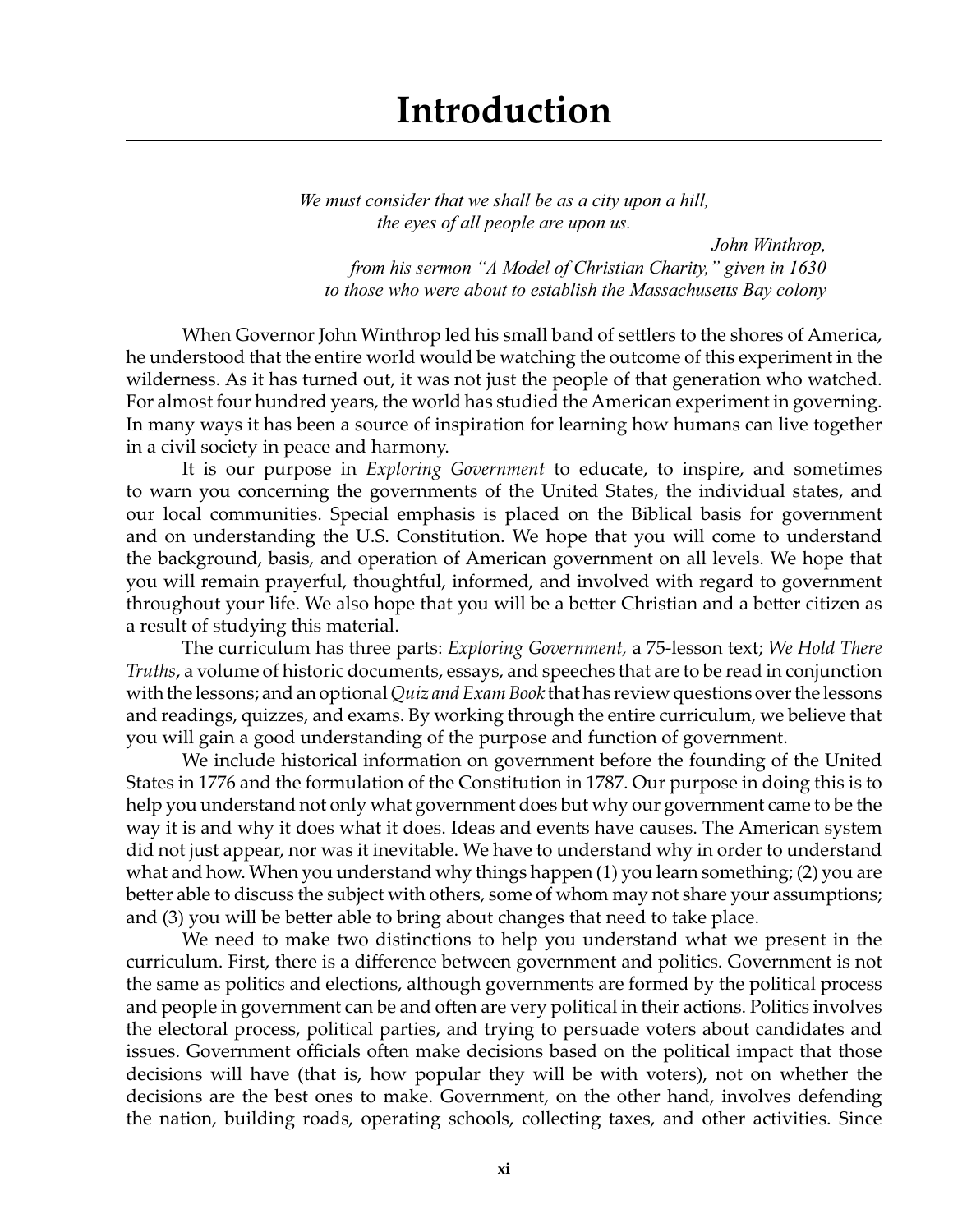politics and government are two different functions, this explains why sometimes politicians who win elections aren't good at governing and why the best government workers are not necessarily concerned about politics.

Second, we need to understand the difference between what is and what should be. The Bible sets forth what government should be. The U.S. Constitution, state constitutions, and local laws have established how things should operate in our country. However, centuries of history show us that government does not always do what it should do. For example, black Americans for many years did not have the equal protection under the law that is promised in the Constitution. What existed was not what should have existed. Also, the Federal government has in recent decades taken oversight of areas that were originally reserved to the states. It is not what should be, but it is nonetheless what is happening. When we describe what government does today, we do not mean to say that everything it does is right and what it should be doing. We try to point out discrepancies we see between what the founding documents say and what government actually does.

God, the Creator of government, has given us a wonderful system of government in our country. It has provided the most personal freedom and the best economic opportunity for the most people of any government in history, with the exception of the government that God gave to Israel in the Old Testament. Our government deserves our respect, our involvement, and our prayers.

At the same time, our governments (local, state, and national) have not always been the city upon a hill that they should have been. Sometimes what American governments have done has been embarrassing and wrong. Still, we have always been on the hill: able to be seen and judged by ourselves and by the citizens of the world. We should help our country to be an example of truth, love, righteousness, and compassion.

I want to express a special thanks to my daughter Mary Evelyn for her excellent graphic design of the cover and for her work in editing and laying out the text. I would also like to thank my daughter Bethany for her editing work. I appreciate my family's support, encouragement, and assistance for this project.

A note about capitalization: A friend who is an assistant district attorney taught me that the word Federal, when referring to the national government, should be capitalized. That has been our usage throughout this text. Capitalization of the word president is troublesome. Technically, it is to be capitalized when referring to a specific President and lower case when referring to the president in general. We have tried to follow this rule, but I offer my apologies for any inconsistencies.

Those of us who follow the Lord are citizens of the kingdom of God even as we live as citizens of the country in which He has placed us. God has already assured us that His kingdom will win in the end, regardless of the form that human governments take. May God bless us in doing good for His glory.

Ray Notgrass Gainesboro, Tennessee May 2008 ray@notgrass.com